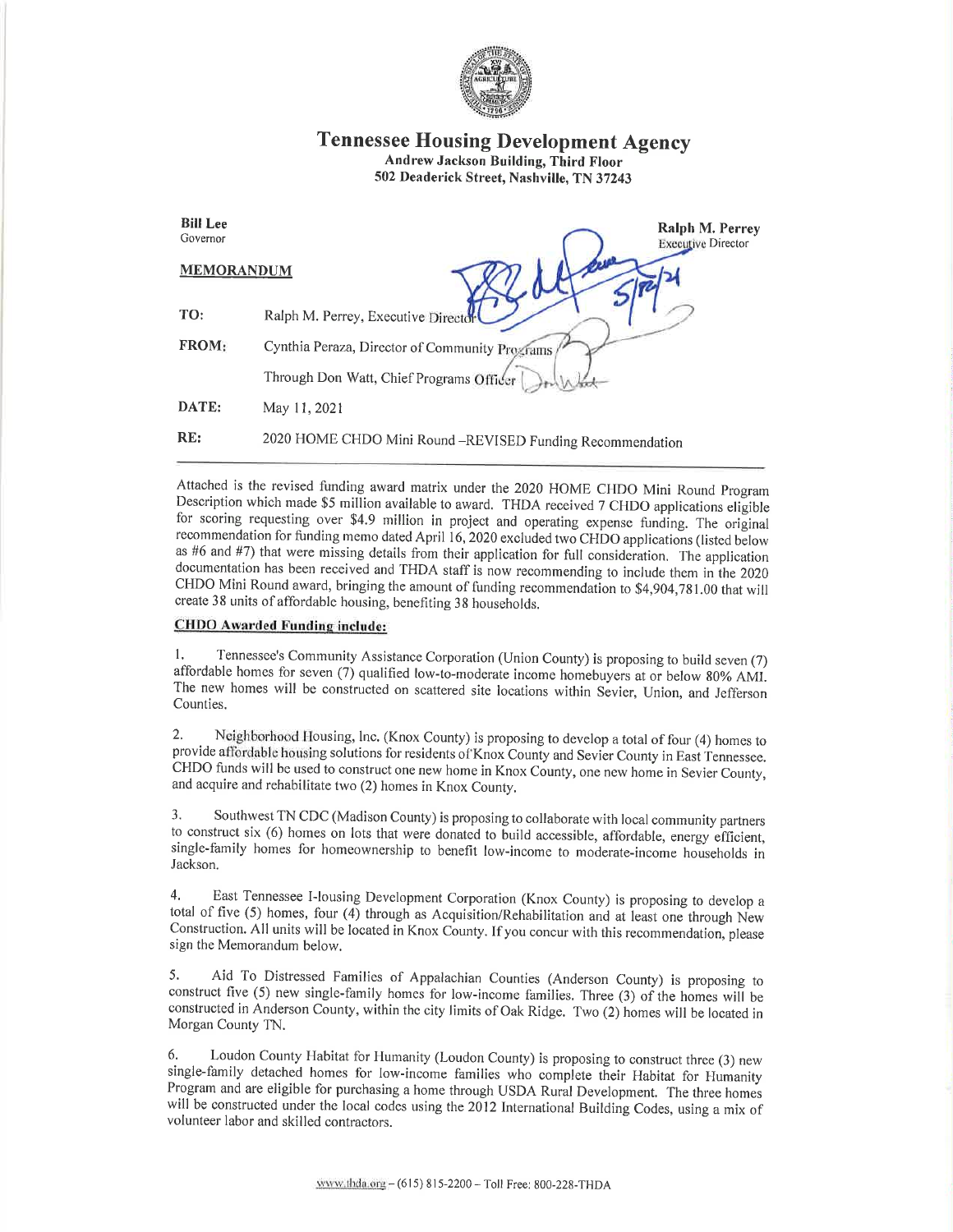7. Hard Bargain Mt. Hope Redevelopment Inc. dba Hard Bargain Association (Williamson County) is proposing to construct eight (8) new three-bedroom homes located in the Hard Bargain neighborhood. The homes will help four (8) low-income families move from rental to homeownership. The homes will be constructed under the local codes using the 2018 International Building Codes and will meet HUD and Section 8 Housing Quality Standards requirements.

If you concur with this recommendation, please sign below,

ú.

 $\overline{\epsilon}$ 

Approved by: Date:\_